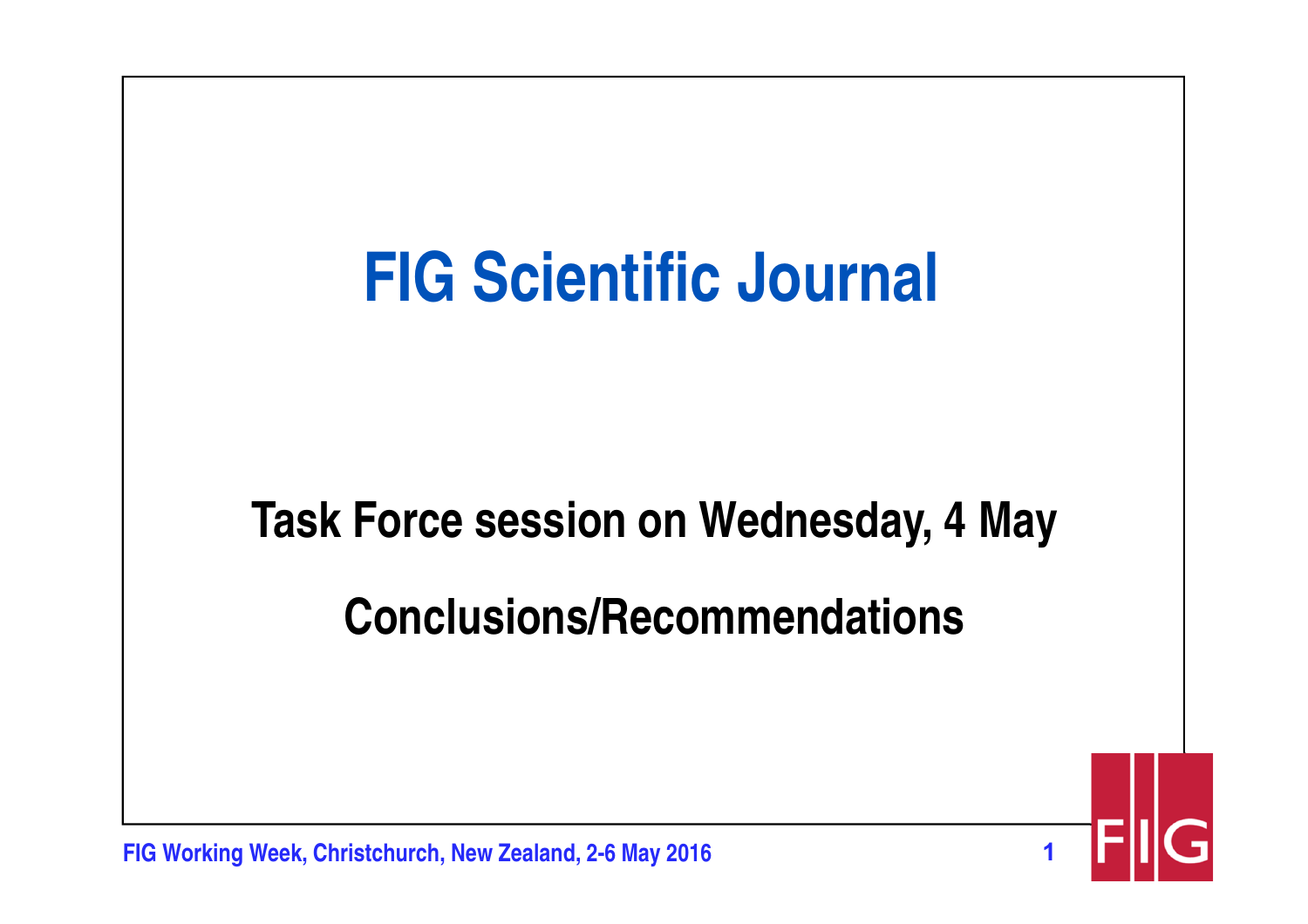### **Participants**

**In an alphabetic order:**

- $\overline{\phantom{a}}$ **Yerach Doytsher, Israel**
- $\mathcal{L}_{\mathcal{A}}$ **Christiaan Lemmen, the Netherlands**
- $\mathcal{L}_{\mathcal{A}}$ **Mohsen Kalantari, Australia**
- $\mathcal{L}_{\mathcal{A}}$ **Alojz Kopacik, Slovakia**
- $\mathbf{r}$ **Paul van der Molen, the Netherlands**

- $\overline{\phantom{a}}$ **Michael Olsen, United States**
- $\overline{\phantom{a}}$ **Volker Schwieger, Germany**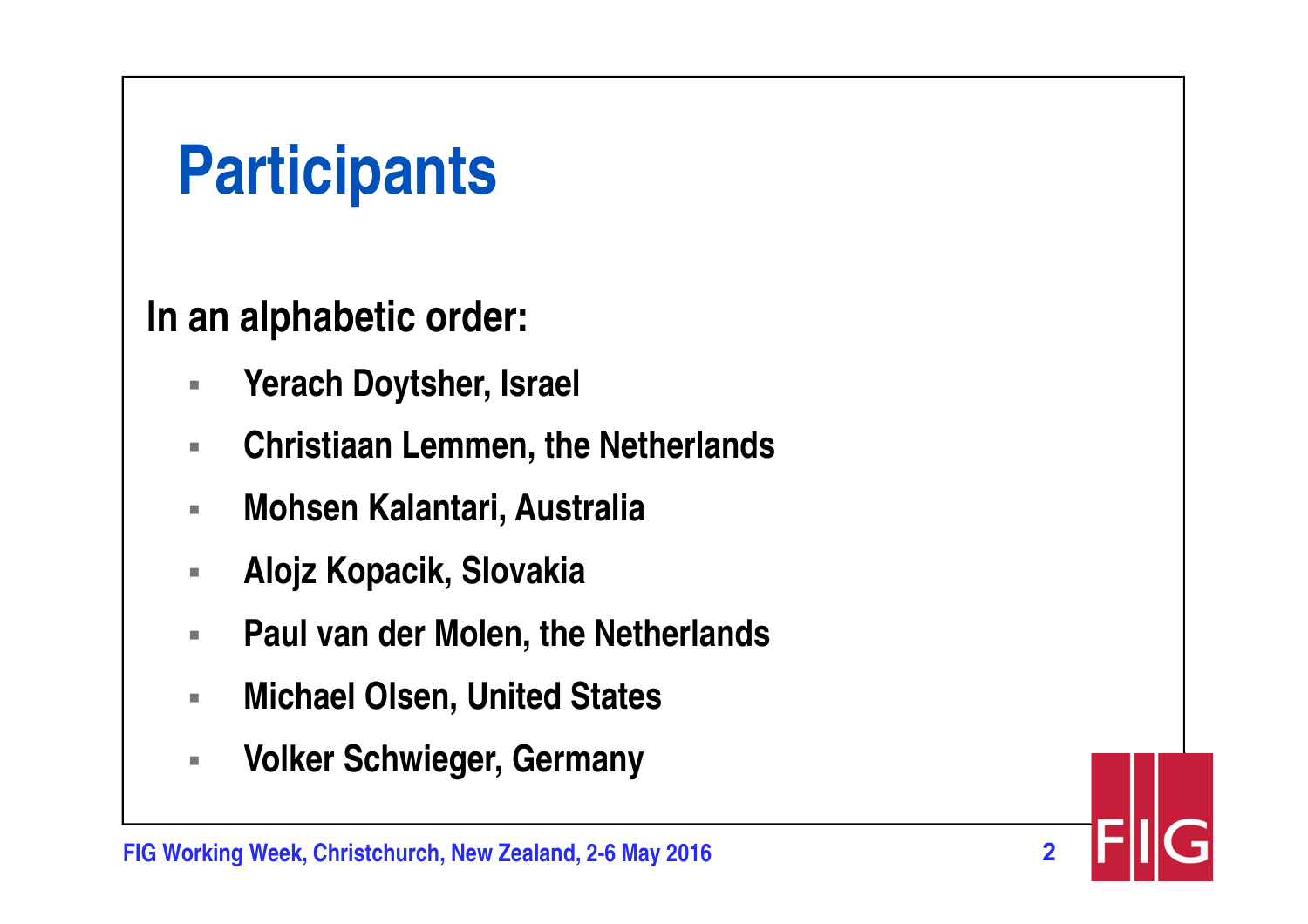#### **A new FIG Journal**

- $\Box$ **FIG covers too many topics to be included in one journal**
- $\Box$  **A scientific (FIG) journal which is not focusing on a specific topic might prevent potential readers to use it**
- $\Box$  **The Impact Factor of a journal is dependent on its number of readers (number of citations of its papers)**
- $\Box$  **A regular journal with 2-3-4 issues a year requires at least ~ 30-50 accepted papers per year**
- □ Based on the current number of submitted (and accepted) papers **and in the full** name was in the set **in the full-peer-review channel to our annual events – this is not a reachable target**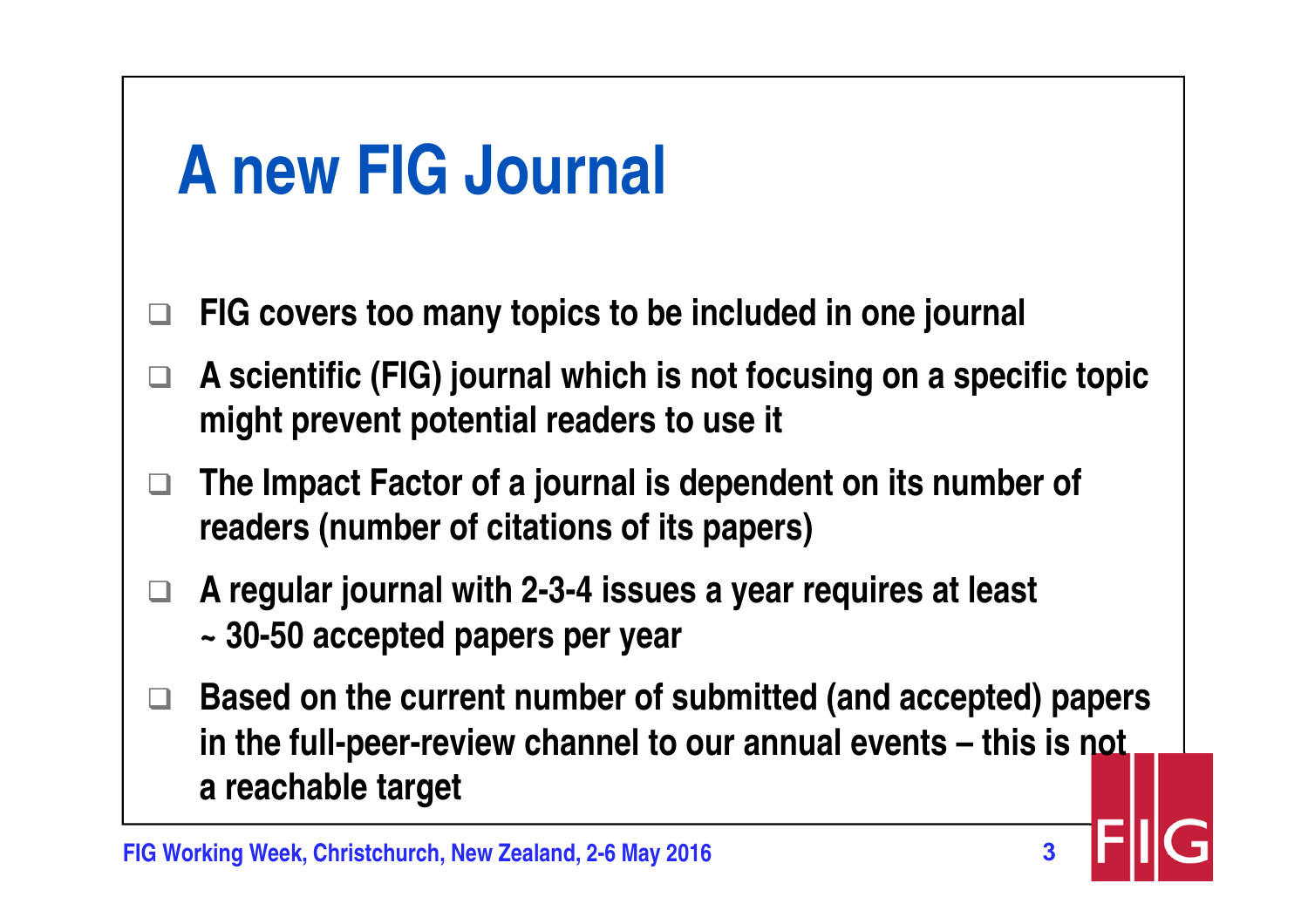### **Recommended Solution**

**The interim solution presented on Monday at the previous GA looks as the best and (probably) the final solution.** 

**"Reaching an agreement with several existing journals to publish special issues from time to time within their framework according to pre-defined principles"**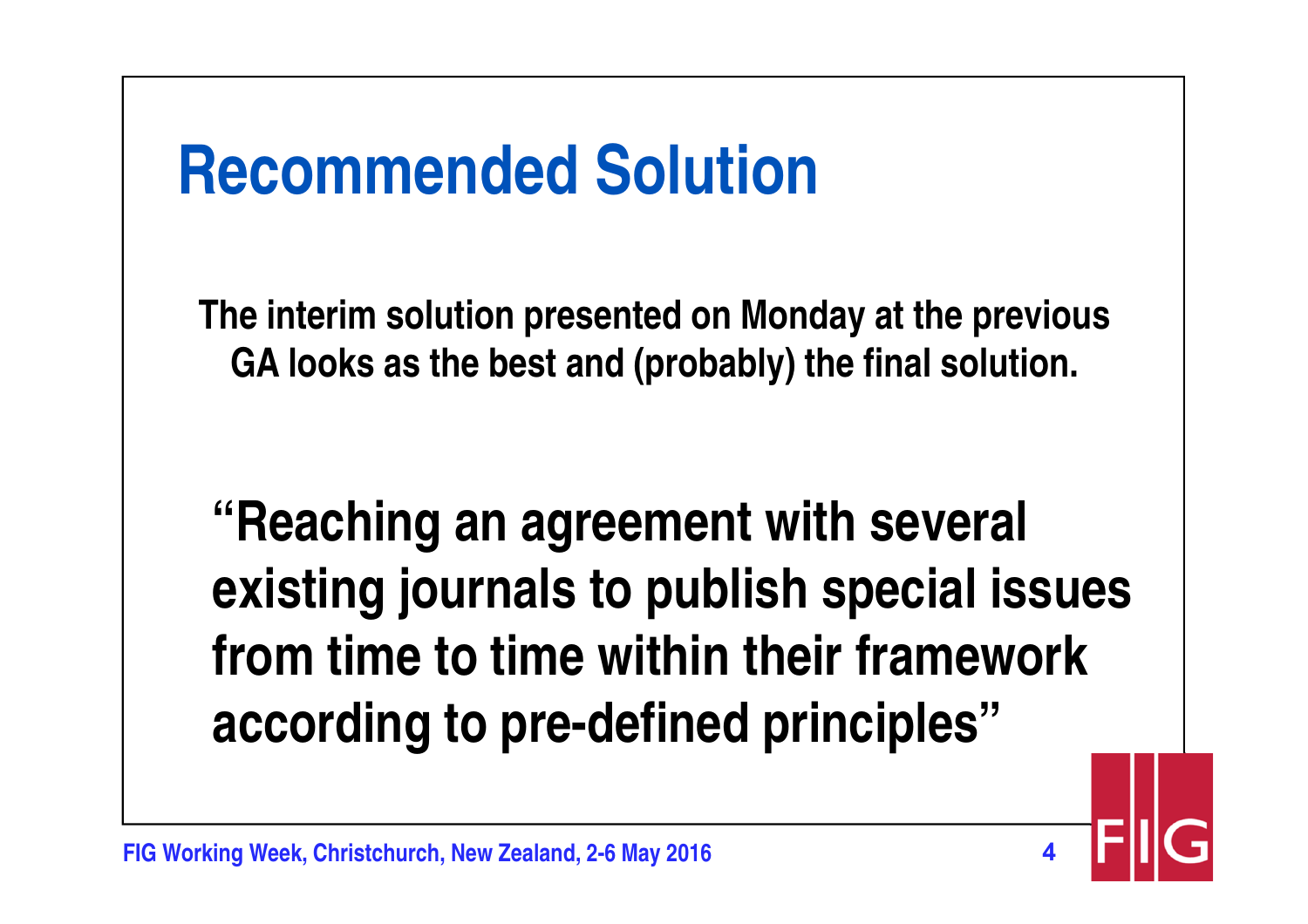# **Operational actions (1)**

- $\Box$  **Appoint an editorial board of 4-5 members (covering all topic within FIG activities)**
- $\Box$ **A call for reviewers (20-25) should be issues by the office**
- $\Box$  **The list of members of the scientific committee (editors + reviewers) should be published (annually or per event)**
- $\Box$  **Before an event the editorial board should agree with specific journals on publishing special issue/s composing good papers of the event**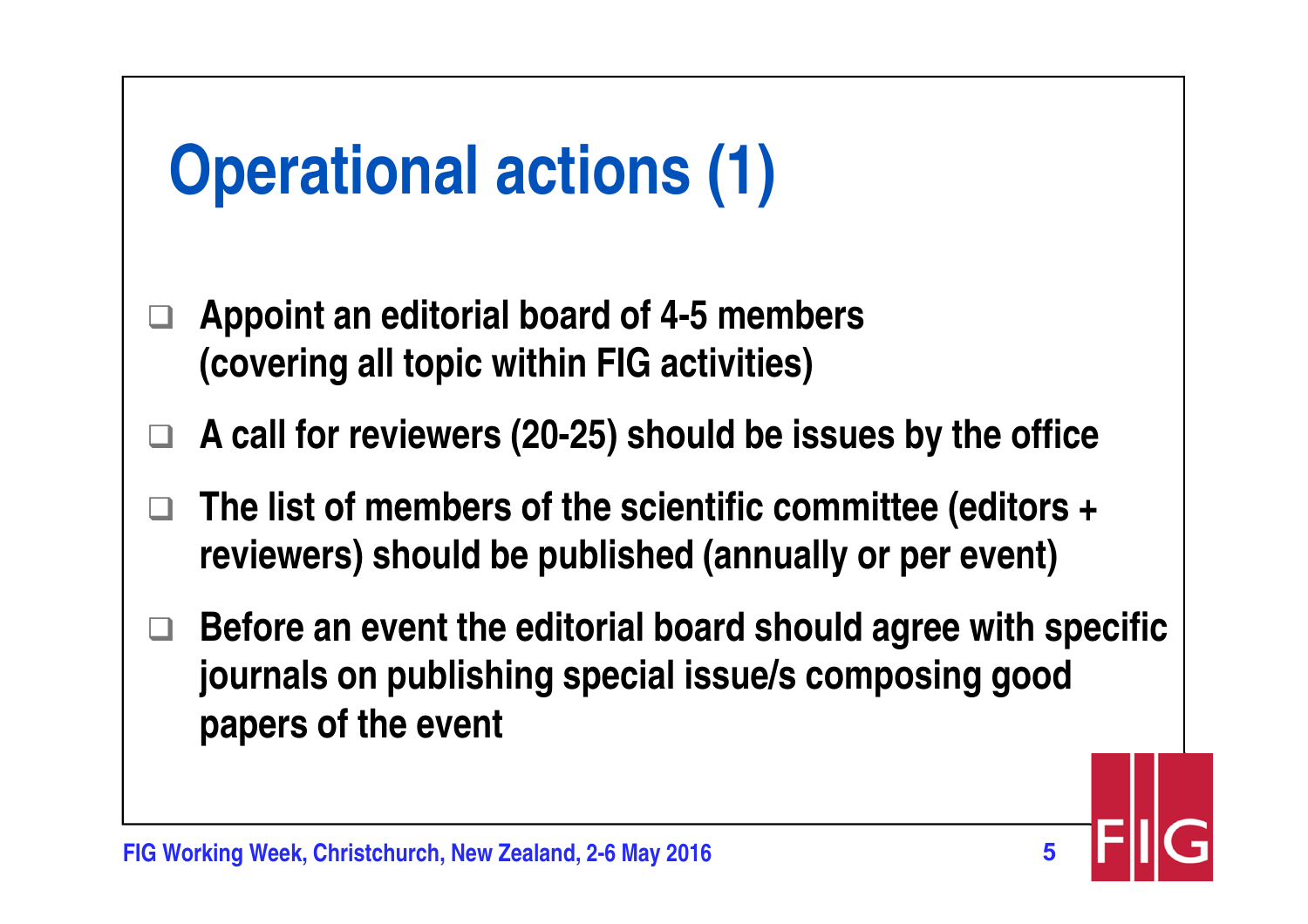### **Operational actions (2)**

- $\Box$  **The attendees of an annual event should be informed in advance as to the journals that will publish special issues**
- $\sqcup$  **The review process should be stricter (our estimation: probably only 40-50% of the current accepted papers could be accepted for a journal)**
- $\Box$  **The two current channels for submitting papers for the annual event will remain unchanged**
- $\Box$  **Papers for the full-peer-review channel should be evaluated for the journals**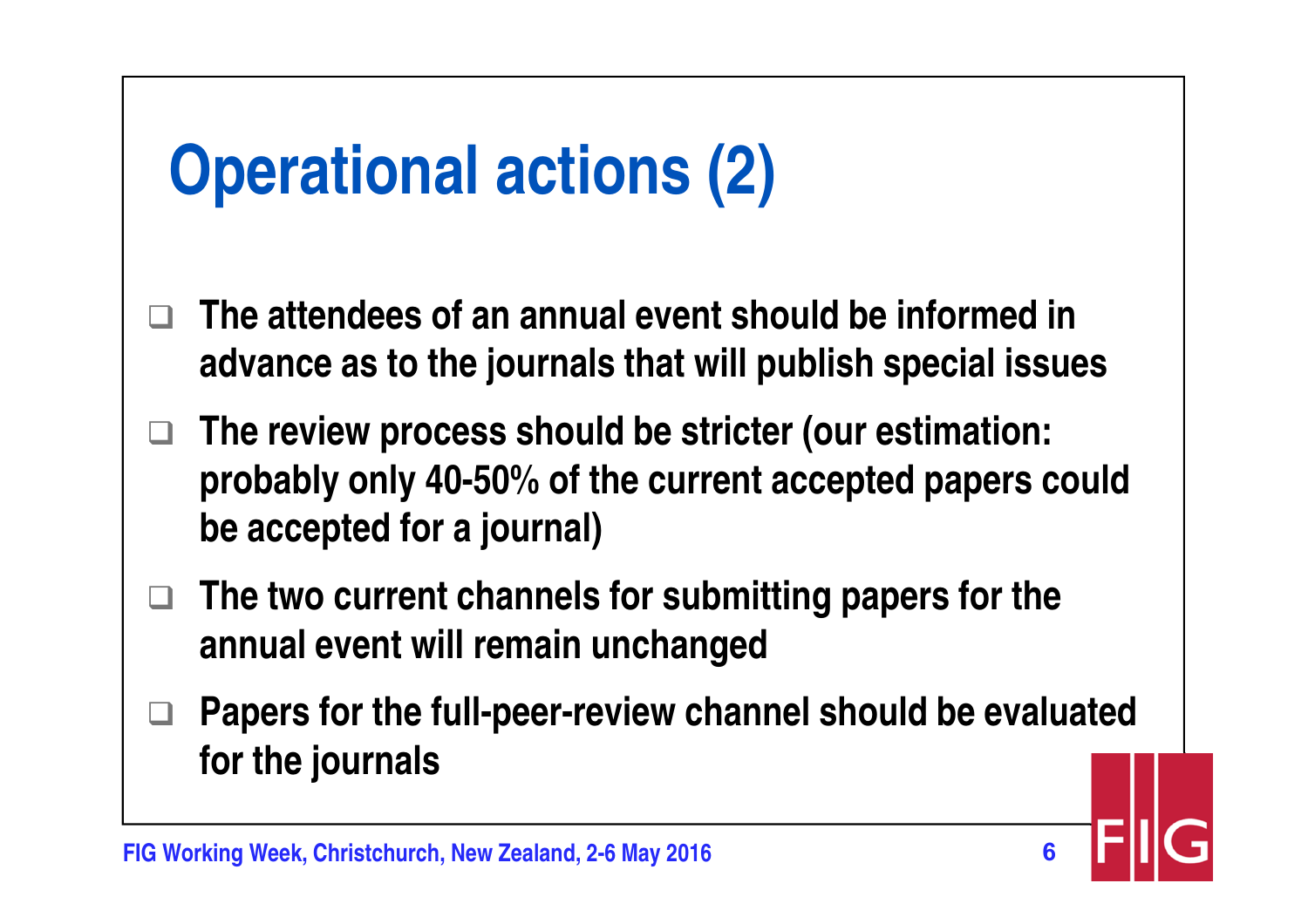# **Operational actions (3)**

- $\Box$  **Only good high level papers should be accepted; the review should be handled on a journal reviewing level (not on a tight schedule - as was the case so far)**
- $\Box$  **The Task Force is authorized to continue its work:**
	- $\rightarrow$ **Recommend the structure of the editorial staff**
	- $\rightarrow$  **Recommend the structure of the review process (including detailed guidelines)**
	- $\rightarrow$  **Be in touch with several journals in order to reach pre-defined agreements**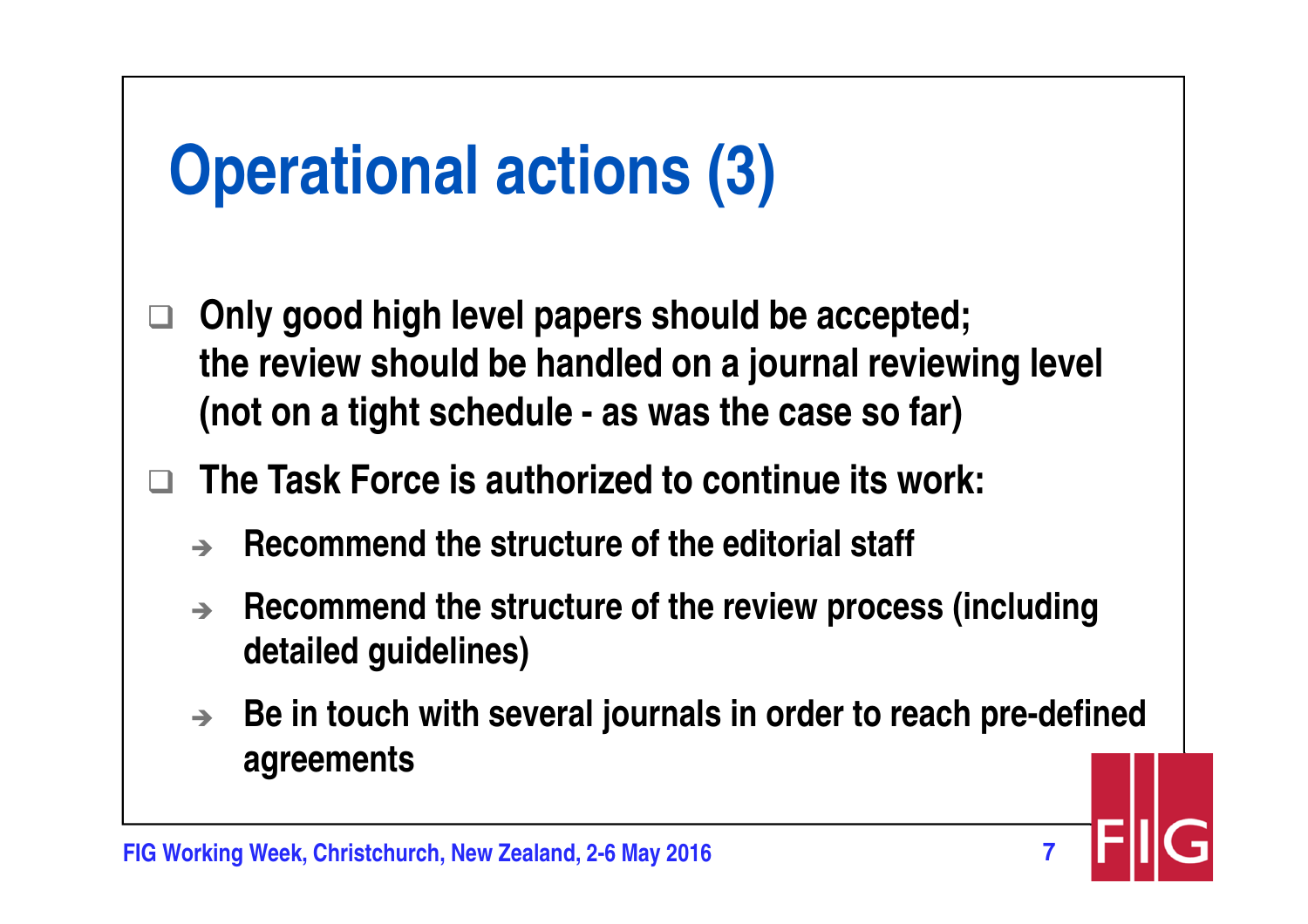## **Potential Journals (initial list)**

- $\Box$ **Survey Review**
- $\Box$ **Land Use Policy**
- $\Box$ **Journal of Applied Geodesy**
- $\Box$ **Journal of Surveying Engineering (ASCE)**
- $\Box$ **Computers, Environment and Urban Systems**
- $\Box$ □ Nordic Journal of Surveying and Real Estate Research

**8**

 $\Box$ **Survey and Land Information Sciences**

 $\Box$ **………. (others)**